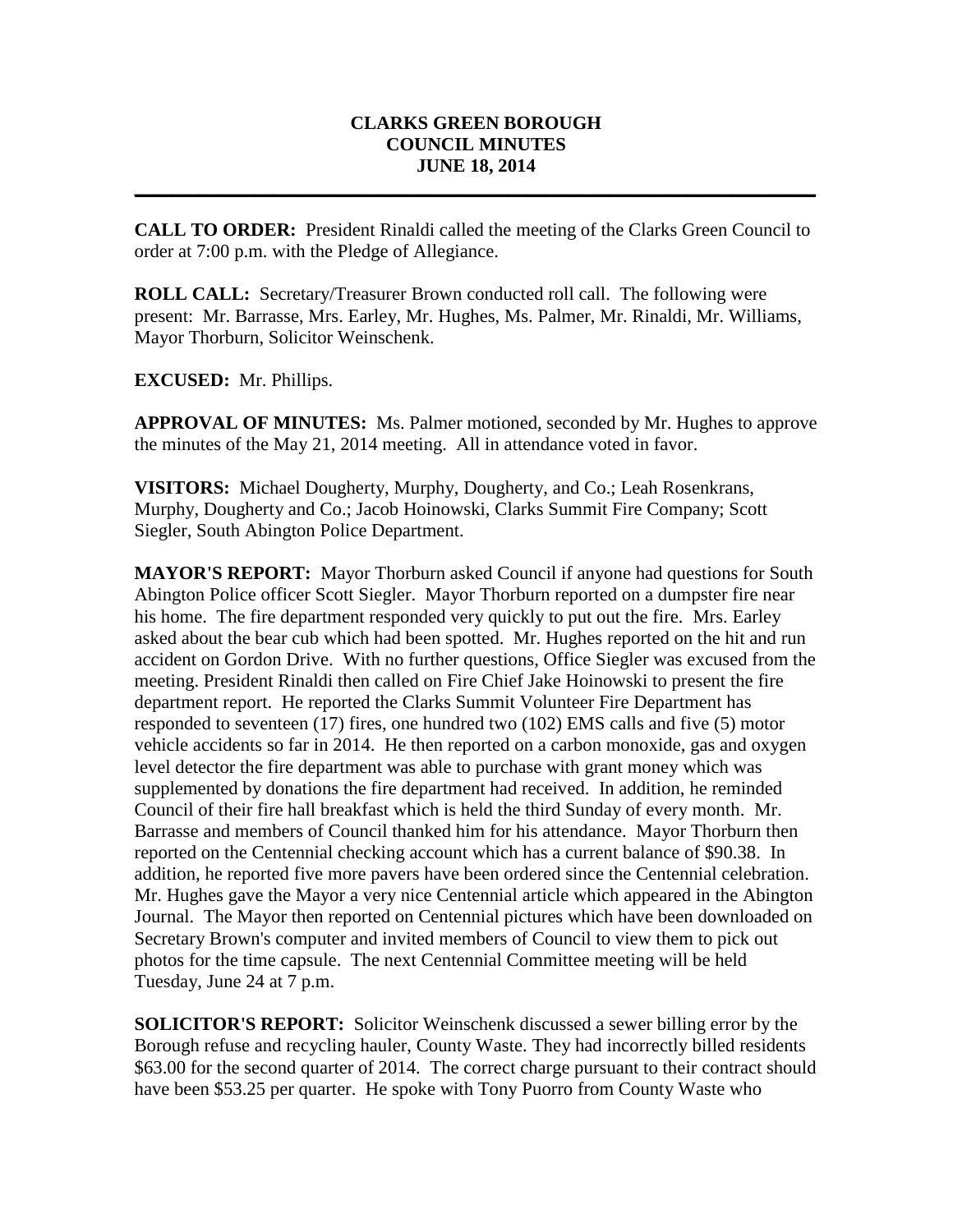reported that Borough residents will receive a \$9.75 credit on their next bill which will resolve the issue. President Rinaldi thanked the Solicitor for contacting County Waste about this issue.

**2013 AUDIT:** Mr. Michael Dougherty, Borough auditor from Murphy, Dougherty and Company, presented the results of the 2013 Borough audit to Council. After discussing specific line items on the audit, he reported the municipality set a realistic budget and lived within that budget. Mr. Dougherty thanked Secretary/Treasurer Brown for her assistance working with auditor Leah Rosenkrans during preparation of the audit. Mr. Hughes motioned, seconded by Ms. Palmer to accept the 2013 Borough audit as presented. Ms. Palmer, Mrs. Earley, Mr. Hughes, Mr. Barrasse, Mr. Rinaldi, and Mr. Williams voted in favor.

**TREASURER'S REPORT AND BILL APPROVAL:** The Treasurer's report was presented by Mr. Hughes and was filed for audit. Current fund balances are as follows:

|   | 23,516.52  |
|---|------------|
|   | 3,418.93   |
|   | 274,242.93 |
|   | 35,243.40  |
|   | 183,010.75 |
|   | 84,923.25  |
|   | 38,241.93  |
| S | 642,597.71 |
|   |            |

Checking account balances were discussed by Mr. Hughes and were compared to balances of last month and last year. With no questions from Council, Mr. Hughes motioned, seconded by Mr. Barrasse to accept the Treasurer's Report and ratify the payment of the bills. Mr. Williams, Mr. Rinaldi, Mr. Barrasse, Mr. Hughes, Mrs. Earley and Ms. Palmer voted in favor. Mr. Hughes then reviewed the Budget vs. Actual report and compared amounts to last month and last year. He then reviewed the sewer billing report and reported ten (10) properties are currently on Municipal Sewer lien. Mr. Hughes then discussed budgeted contributions which include \$400.00 to the Rotary Club of the Abingtons and \$2,000.00 for the Abington Community Library. Mr. Hughes motioned, seconded by Ms. Palmer to authorize payment of \$400.00 to Rotary Club of the Abington's for their July 4th celebration. Mr. Barrasse, Ms. Palmer, Mrs. Earley, Mr. Hughes, Mr. Williams, and Mr. Rinaldi voted in favor. Mr. Hughes then motioned, seconded by Mr. Williams to authorize payment of \$1,000.00 to the Abington Community Library as part of the budgeted donation for 2014. Ms. Palmer, Mrs. Earley, Mr. Williams, Mr. Rinaldi, Mr. Hughes and Mr. Barrasse voted in favor. In addition, Mr. Hughes reminded Council that the Rec Board asked the Borough to engage Murphy, Dougherty and Company to perform the 2009 Local Share Grant audit which is in the process of being completed. He asked Mr. Rinaldi to follow up with Michele Breslin regarding the Pennsylvania DCED funds report. Mr. Hughes asked Ms. Palmer to investigate the rip in the turf which was mentioned in the AAJRB minutes. Ms. Palmer questioned the timing of receiving the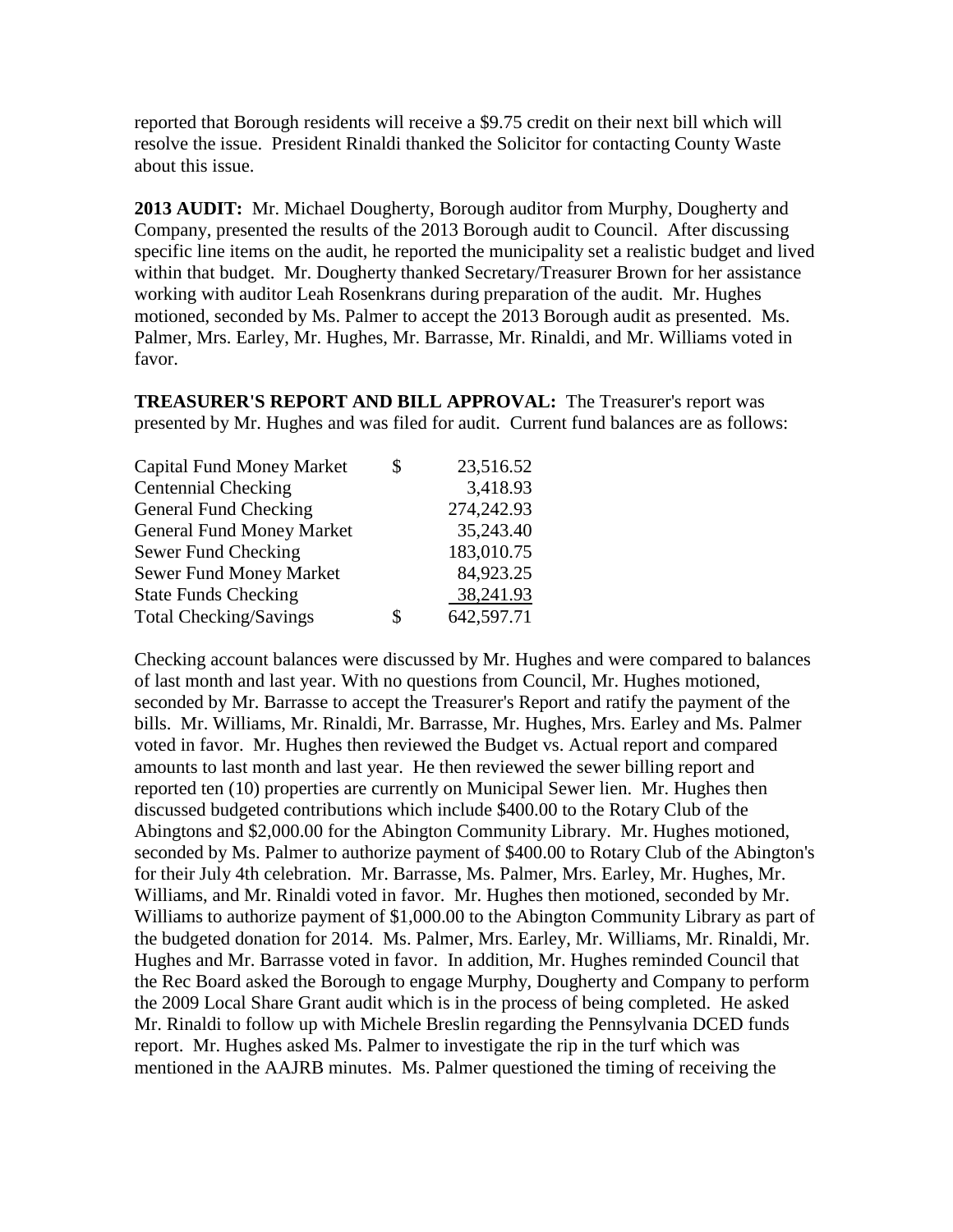quarterly sewer bill. Council discussion ensued which will be continued at the next Work Session.

**PERSONNEL:** Mr. Williams discussed the current Employee Handbook and reviewed amendments to policies. The amendments were discussed and revised by members of Council. Mr. Hughes suggested the Personnel Committee revise the nepotism sample from the Borough of Kutztown to fit Clarks Green Borough. Solicitor Weinschenk suggested putting the nepotism policy in the form of a Resolution for adoption. Mr. Williams motioned, seconded by Mr. Barrasse to accept the amended personnel policy changes. Mrs. Earley, Mr. Rinaldi, Mr. Hughes, Mr. Williams, Mr. Barrasse and Ms. Palmer voted in favor. Ms. Palmer submitted a sample copy of a standard expense reimbursement form to Mr. Williams. Mr. Rinaldi suggested the amended policy changes be incorporated into the existing Employee Handbook. Options on how to do this were discussed. Solicitor Weinschenk offered to have a secretary in his office work on updating the Employee Handbook at no charge to the Borough. Members of Council were in agreement.

**BUILDING & GROUNDS:** President Rinaldi presented the Building & Grounds report in Mr. Phillip's absence. He reported on the proposal for the automatic door opener from Stanley Technology which had been discussed at the Work Session. Since that time, the cost of \$2,500.00 from Stanley has been lowered to \$2,300.00. Ms. Palmer motioned, seconded by Mr. Williams to amend the motion from the previous meeting for the Stanley proposal of \$2,500.00 to \$2,300.00 for the handicapped door installation. Mr. Barrasse, Ms. Palmer, Mrs. Earley, Mr. Williams, Mr. Rinaldi and Mr. Hughes voted in favor. Mr. Rinaldi executed an acceptance of the proposal for the lower amount and returned it to Stanley. There is a six (6) to eight (8) week time period to acquire the hardware and set up the installation. Mr. Rinaldi then discussed the cleaning of the carpets and tile floors. An estimate of \$424.25 was received from Bob and Arts Clean Dry Homes. Mr. Hughes motioned, seconded by Mr. Barrasse to accept the proposal of \$424.25 from Bob and Arts Clean Dry Homes to clean the office carpets and tile floors. Mr. Hughes, Mr. Rinaldi, Mr. Williams, Mrs. Earley, Ms. Palmer and Mr. Barrasse voted in favor. Ms. Palmer suggested the use of a mat on the floor in the Council chambers to help protect the carpets. Options were discussed. Mr. Rinaldi then discussed replacing the computers in the front office and in the DPW office. He had met with a second IT individual for pricing. His pricing was higher than the first proposal. Ms. Palmer offered to contact an IT person who will contact Mr. Rinaldi. Ms. Palmer asked that the computer on Angie's desk be connected to the printer on Sharon's desk to allow her to print out her Borough e-mails. Council discussion ensued.

**HEALTH & SAFETY:** Mr. Barrasse discussed Fire Chief Hoinowski's report and announced that he would like to have Mr. Hoinowski address Council at least twice a year. Mr. Barrasse invited anyone on Council with questions during the year to please let him know and he will speak with Mr. Hoinowski. He encouraged members of Council to attend the Fire Hall breakfasts the third Sunday of every month. In addition, he approved the inspection of the traffic signal by Northeast Signal, as budgeted.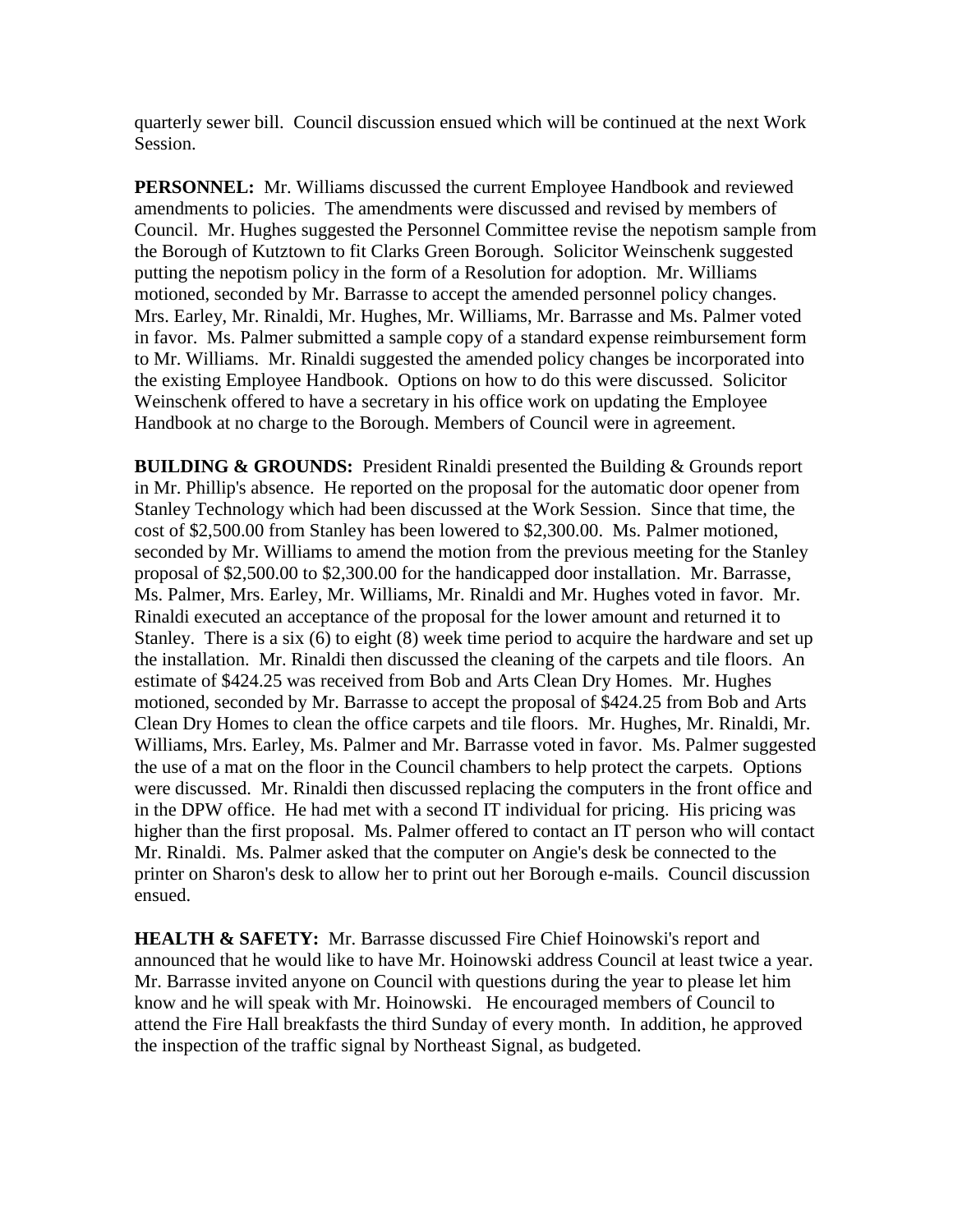**PUBLIC WORKS:** Mrs. Earley reported she and DPW employee Dave Kohinsky met with Borough Engineer Jack Scheuer and his associate, Zach Smith from BCM Engineering. They discussed the MS4 annual report and the recent letter the Borough received from the Environmental Protection Agency concerning changes the Borough is required to make. Although this is an unfunded mandate, more will be expected from Clarks Green including mapping every source of stormwater. This will have to be completed in the next five years. Clarks Green Borough is not alone as other communities such as South Abington Township and Throop have also received these letters from EPA. The first priority is to respond with a letter which BCM has written. The annual report will need to be finished as well as a report for the Chesapeake Bay by early July. Next year's budget will have to allow for mapping every storm drain outlet, the sewer manholes and stormwater catch basins in the Borough. Writing letters to Representatives Casey and Marino was discussed. The original data file from BCM will be re-installed in the DPW computer which will allow the DPW staff to continue working on this project. Mr. Rinaldi reported that Mike Pehonich is mapping every manhole in the Borough using Google Earth. In addition, Mrs. Earley reported the Borough residents' fence which was damaged by the Borough snow plow last winter will be repaired when the owner contacts the DPW with replacement information. In closing, Mrs. Earley reported Roto-Rooter was called to camera a section of Birchwood and Highland Avenues where DPW suspected a crushed pipe. The camera work revealed a buried manhole cover from years ago.

**REFUSE & RECYCLING:** Ms. Palmer reported she had discussed the results of the tire recycling event at the Work Session.

**AAJRB:** Ms. Palmer had AAJRB minutes to distribute to members of Council; however, Council had already received them via e-mail. She reported there was an AAJRB meeting scheduled for the next evening, which she would not be attending. It will be held at the park and she is allergic to mosquito bites. Ms. Palmer reported on her attendance at the PSAB Annual Conference. She distributed copies of legislation which was pending when the conference which took place the beginning of April. She mentioned this PSAB conference was very uncomfortable due to sitting on ergonomically correct chairs which made it very difficult to take notes, even though good information was presented.

**ACOG:** Ms. Palmer distributed her ACOG report to members of Council. Mrs. Earley asked what is currently being done about bridges. Ms. Palmer replied that bridges in Pennsylvania are in serious trouble.

**OLD BUSINESS:** Mr. Rinaldi discussed the resignation of Mike Gockley from the Shade Tree Commission and asked for a motion to accept Mr. Gockley's resignation. Mr. Hughes motioned, seconded by Mr. Barrasse, to accept the resignation of Mike Gockley from the Shade Tree Commission. Mr. Williams, Mr. Rinaldi, Mr. Barrasse, Ms. Palmer, Mrs. Earley and Mr. Hughes voted in favor. Mr. Rinaldi then reported Rick Williams and the nominating committee forwarded the name of Jon Thomas for appointment to the Shade Tree Commission. Ms. Palmer motioned, seconded by Mr. Hughes to appoint Jon Thomas to the Shade Tree Commission. Mrs. Earley, Mr. Rinaldi, Mr. Hughes, Mr. Williams, Mr. Barrasse and Ms. Palmer voted in favor. Mr. Rinaldi then reported Courthouse Ventures,